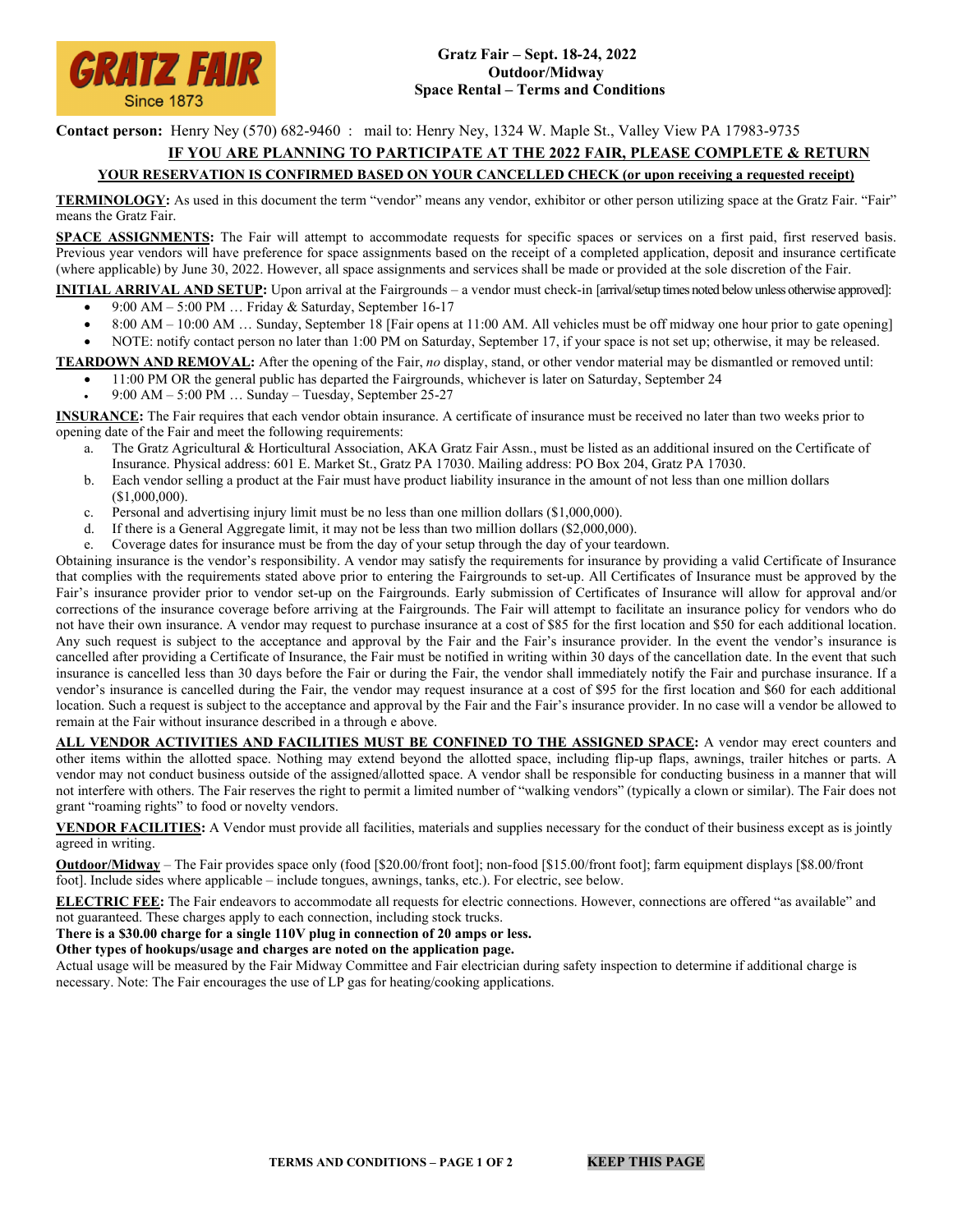**CAMPING SPACE** –RV/Camper spaces with electric and water hook-up are \$27.50 per day. An independent septic service truck does visit the grounds during fair week. Tent camping sites are available at \$15.00 per day. Shower facilities are available for use on site. Stock trucks with sleeping quarters will be assessed at stock truck rate.

**OBJECTIONABLE MATERIALS AND ACTIVITIES PROHIBITED:** Fair shall determine the suitability of all materials, including but not limited to displays, audio programs, pictures, videos, or similar items, for use or display on the Fairgrounds. Any such items deemed unsuitable by the Fair, in its sole discretion, shall be removed from the Fairgrounds upon the direction by Fair personnel. Weapons being sold or offered as prizes on the grounds may not be furnished to minors. No novelties or other such materials which may cause damage, danger or harm to the livestock are permitted in those areas and appropriate notice of such must be made by the vendor to the public. Any types of products, such as canned string, colored hair spray, etc. is not permitted. Failure to comply with such requests or directives may result in the vendor being ejected from the grounds.

**CONDUCT OF VENDOR:** All employees, agents and representatives of the vendor are expected to conduct themselves in a manner appropriate for that of a family environment. Lewd, vulgar or otherwise offensive behavior will not be tolerated and may result in removal from the fairgrounds. Fair shall determine the suitability of any challenged conduct or personnel.

**PRIZES AND AWARDS:** Any prize or award must be outright, "no strings attached." All prize drawings must be approved in advance by the Fair.

**GAMES OF CHANCE:** Games of chance for monetary prizes are prohibited. All raffles and games of chance must be conducted in accordance with all applicable laws and regulations. *A copy of all small games of chance licenses must be provided to the Fair before the start of the Fair. A copy of the SGOC License must also be on display at the vendor's assigned space. All games of chance and raffles must be approved in advance by Fair.*

**SECURITY:** The Fair will provide security during the period beginning Friday evening prior to the Fair and ending Sunday morning after the Fair. The Fair, nor the Fair's security provider, shall be held responsible for damage or loss to vendor property.

**LIMITATION OF FAIR LIABILITY:** A vendor may not hold the Fair responsible for any fire, theft, personal injury or property damage. A vendor may not hold the Fair responsible for any personal injury or monetary loss suffered by the vendor or exhibitor during the conduct of their exhibit. Each vendor explicitly agrees to indemnify and hold harmless the Fair against any and all loss, damage, cost and expenses which the Fair may hereafter suffer, incur, be put to, or pay by reason of personal injury or monetary loss suffered by any person of a vendor's participation at the Fair.

**PASSES:** As needed, one (1) individual weekly pass for every 5 feet requested (or equivalent daily passes) for entrance to the Fairgrounds will be provided to each vendor without additional charge upon application in the manner and prescribed by the Fair. Additional passes may be purchased by a vendor for necessary staff: Each member of a vendor's staff must

> present a vendor pass at the admission gate to the fairgrounds; otherwise,

will not be admitted.

- 1. Upon application in the manner and form prescribed by the Fair
- 2. The charge for additional vendor passes is \$4 per day or \$25 per week [reviewed/approved by Fair]
- 3. Specially priced vendor passes may only be purchased prior to the opening of the Fair
- 4. Vendor passes do not include access to amusement rides

PARKING: Parking at the Fair is provided at no charge. Parking is in the Vendor/Exhibitor Lot, located on East Street (west end of the fairgrounds). The only vehicles permitted on the fairgrounds proper are those with a Delivery Pass.

**MIDWAY HOURS & VEHICULAR ACCESS:** During the Fair the indoor/commercial and outdoor/midway is open as indicated on the Fair Schedule. Motor vehicles or trailers, are not permitted on the midways beginning one hour prior to the day's opening through the time the general public leaves for the day. Vendors are strongly urged to maintain similar hours.

**NO GLASS CONTAINERS:** No food or beverage may be dispensed in glass containers.

**PROHIBITED ITEMS:** Alcoholic beverages and controlled substances are prohibited for sale by vendors. For other prohibited items see "Objectionable Materials" section above. Service animals only are permitted on the Fairgrounds. Vendors traveling with pets must keep them within their assigned camping area and clean up after them.

**TAXES AND LICENSES:** A vendor is responsible for obtaining all necessary licenses and collecting and remitting applicable taxes. All vendors must have a license to collect PA sales tax. You may obtain an Enterprise Registration Form (PA-100) from the PA Department of Revenue or complete it online at www.revenue.state.pa.us The number must be reported to the indoor/commercial committee before any sales can commence. Food vendors can expect to be visited by the PA Department of Agriculture to check for a license and to be inspected. Temporary licenses can be purchased by check only. Cash will not be accepted by PDA. All food vendors must have a certified food handler on site as required by the PA Department of Agriculture Bureau of Food Safety.

## **STORAGE AND DISPOSAL OF TRASH AND WASTE:**

Each vendor is responsible for maintaining the cleanliness of their space. All solid and liquid waste must be collected and stored in covered containers. Each vendor must collect and place garbage in proper containers in front of their area for collection at the close of each day. Large items,

such as large boxes, should be placed in dumpsters or recycling center, as appropriate.

**TRASH FEE** –Vendors generating trash, comparable to food vendors [which has trash fee included], will be assessed an additional \$5 per foot.

**STANDARDS FOR ELECTRICAL EQUIPMENT:** Electrical equipment, cords and connections used at the Fair shall be UL approved for such use. The Fair is obligated under the terms of its insurance policy to disconnect electrical apparatus that is not approved.

**GAS BOTTLES:** All pressurized containers (i.e. LP gas, helium) must be secured to a supporting structure with a chain or steel cable to prevent falling. Containers not in use must be capped. Fill nozzles, such as used to fill balloons, must be removed when the container is unattended.

**SUBLET PROHIBITED:** No vendor, unless upon prior written approval of the Fair, may sublet or apportion any part of their allotted space.

**CANCELLATIONS AND REFUNDS:** Deposits will be refunded, upon written application by the vendor, up to 90 days before opening of the Fair. Between 60 and 90 days before the opening of the Fair a \$50 processing fee will be assessed on refunds. Less than 60 days before the opening of the Fair there will be no refund.

**TERMS AND CONDITIONS - PAGE 2 OF 2 KEEP THIS PAGE**